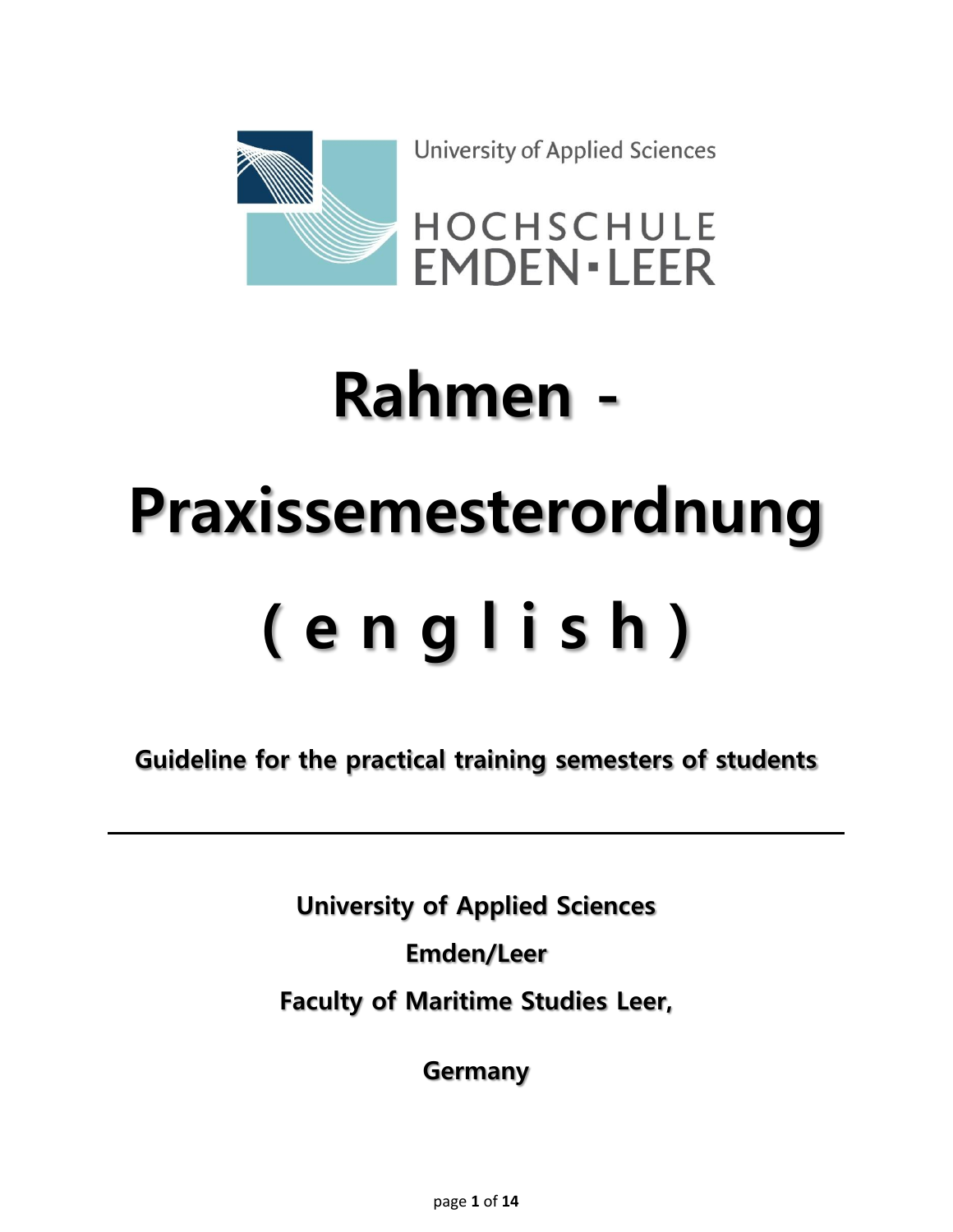### **Guideline for the practical training semesters of students of the University of Applied Sciences Emden/Leer Faculty of Maritime Studies Leer, Germany**

updated 27.01.2021

### **Preamble**

This regulation governs the requirements for the practical training and periods of sea service, as far as these requirements are accomplished according to the "Seeleutebefähigungsverordnung" (German law of the education of maritime officers – in relation of the international STCW 95 – Convention and the Manila Amendments 2010 to the STCW-Code) in the respectively applicable version. It refers to the guidelines of the German federal ministry of traffic and digital infrastructure (BMVI) for the practical training and periods of sea service for nautical-officer-assistants in the respectively applicable version.

### **1. Basic principles and purposes**

- 1.1 The study to acquire the nautical Certificate of Competence includes six theoretical and two practical semesters. The practical semesters are defined to acquire skills to exercise the required duties of a nautical officer / captain in the future. During these practical semesters the contents of the practical training which are required for issuing the nautical Certificate of Competence have to be accomplished as determined in the applicable international and national regulations.
- 1.2 The purpose of the first practical semester is to familiarize the cadet with the occupational field of a ship. (The nature of the practical experiences and related skills should be acquired to form the background for the following theoretical education.)
- 1.3 The purpose of the second practical semester is to apply the so far acquired theoretical knowledge in practice. It should particularly familiarize with the duties of a nautical-watch-officer.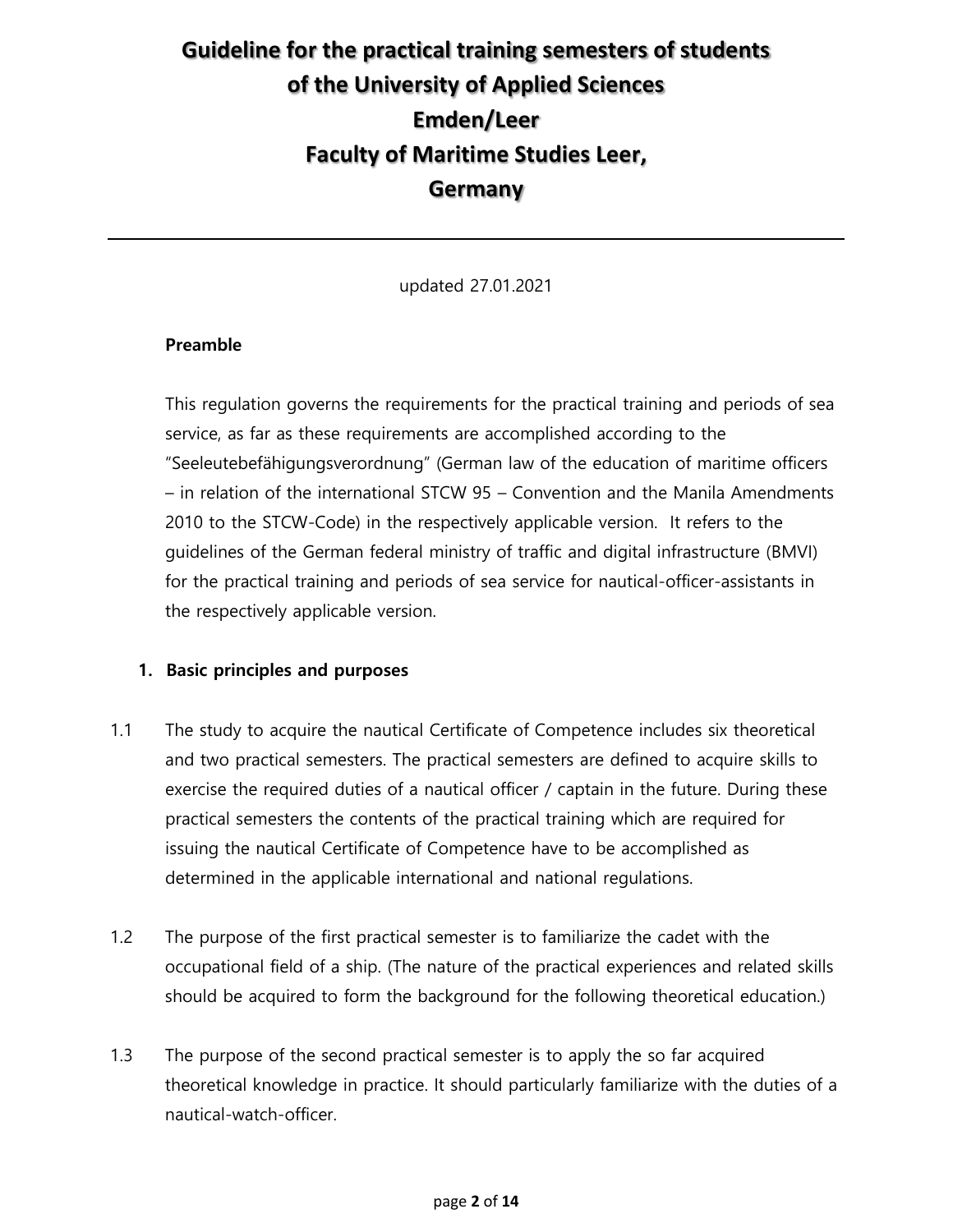1.4 The contents of the training have to be accomplished in accordance with the  $\S$  30 "Seeleutebefähigungsverordnung" in the respectively applicable version. For the Documentation it is needed to keep a Training Record Book to confirm the Performance of the duties during a Bridgewatch within the required sea service of at least 6 months under Supervision of the Captain/ the Officer of the Watch. The on-Board Training complied with the appropriate requirements of the STCW-Code (A- $II/1$ ).

 The complete practical training is part of the university – study appropriate to the local regulations of the legislation governing higher education.

### **2. Contract of practical training**

2.1 The contract of training added in the appendix of this regulation will be concluded between the student, the university and a company (shipping company).

### **3. Shipping company**

- 3.1 Both practical semesters have to be performed on ships that are qualified for this purpose. This means without exception ships in international waters with more than  $500$  GRT<sup>1</sup> which are manned by Holders of the STCW – Certificates of Competence. The responsible nautical-training officer should be holder of a German Certificate of Competence. Holders of a foreign Certificate can be considered if the linguistically communication is given without restrictions.
- 3.2 The students will be mustered supernumerary and ranked as a cadet. They are not counted among the crew with respect to the save manning certificate of the ship.
- 3.3 During the practical training semester the student is covered by an insurance against accidents at home and abroad by the Seamen's Accident Prevention and Insurance Association (BG Verkehr) or by the companies P&I Club. The charges are paid by the company.

The student's health insurance remains intact during the practical training semester. The company is responsible to secure the service for injury risks in foreign countries that exceeds the health-insurance scope.

<sup>&</sup>lt;sup>1</sup> GRT: gross registered Ton. It is a dimensionless number and is connected with the size of a ship. It is used e. g. for the calculation of Harbor dues, Dock / Canal dues or Pilots.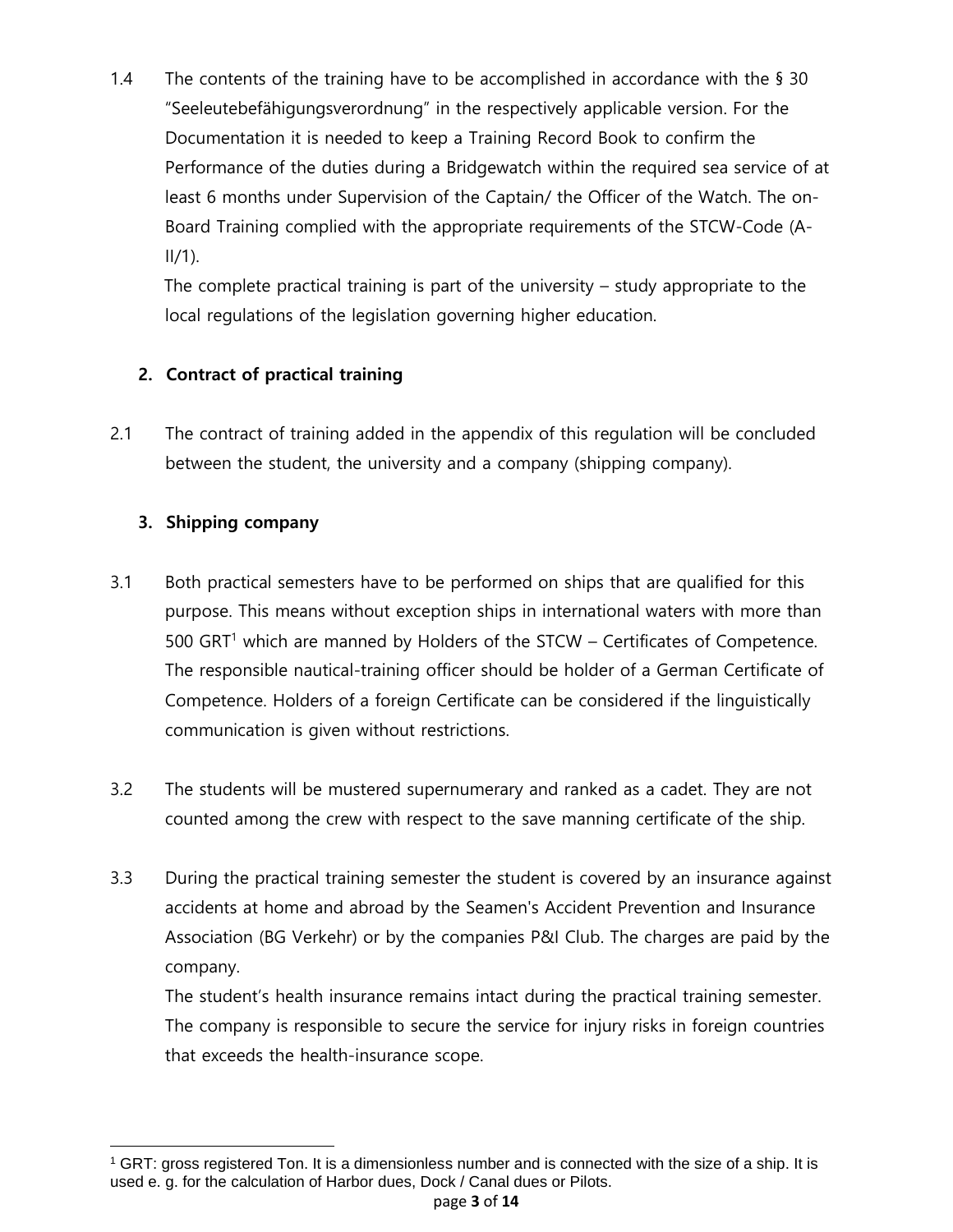### **4. First practical semester**

- 4.1 The chronological division is scheduled in the bachelor-regulation Part B. The designated person for practical training decides in accordance with the BMVI about the acceptance of previously attended sea services.
- 4.2 The duration of the first practical semester is about 26 weeks. This time should be spent continuously on board.
- 4.3 Before the practical training semester begins it has to be assured that the general requirements for an occupation in the German merchant shipping are fulfilled. Among this ranks the confirmation of the medical fitness for service at sea as well as the attendance of any officially accepted basic safety training (course) including the security related training.
- 4.4 The training schedule is added in the table 1 in the annex.

### **5. Second training semester**

- 5.1 The second practical training semester takes place in the advanced study period. The chronological integration is arranged in the bachelor – regulation Part B. The requirement for the admission is the successfully completed bachelor-intermediate examination. If necessary exceptions are permitted by the designated person of practical training. Generally not more than two credits of the basic studies should be missing.
- 5.2 Paragraph 4.2 applies accordingly.
- 5.3 The training schedule is added in the table 1 in the annex.

### **6. Duties and responsibilities of the student**

- 6.1 The student has to apply and acquire for a practical training semester at a shipping company.
- 6.2 The student has to provide the evidence of the compliance concerning the matters of training under control and guidance of the responsible nautical-training-officer. The documentation occurs in the "On Board Training Record Book for Navigational Officer´s Assistant" by appropriate confirmation.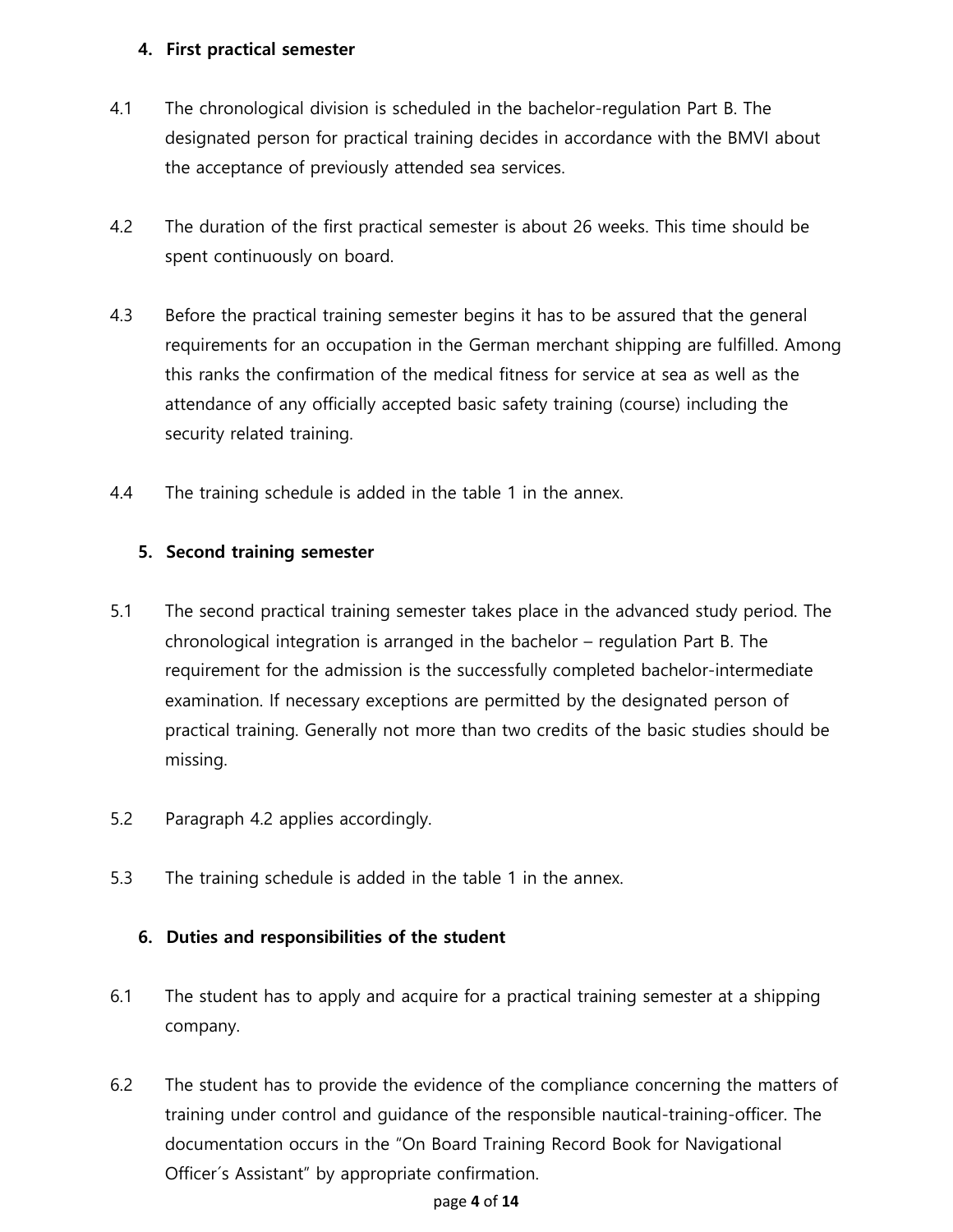- 6.3 After the completion of every practical training semester a semester record including a description of the ship and the voyages, a general description of the experiences and a final evaluation of the training semester have to be made.
- 6.4 The student is responsible to arrange an adequate accident insurance for leisure in foreign countries.

### **7. Duties of the university**

- 7.1 The university supports the student by the search for an appropriate company.
- 7.2 The university appoints a designated person for the organization, support and acceptation of the practical training semester. Afterwards the designated person must be announced by name to the Federal Maritime and Hydrographic Agency (BSH). The designated person must be holder of a German Certificate of Competence on Management Level.
- 7.3 The university confirms proper completed practical training semesters. Other periods of sea services can be accepted if they serve the training purposes in the same way. The criteria to acknowledge the periods of sea service refers to the respectively significant legal regulations.

### **8. Duties of the Company**

- 8.1 The company designates a nautical officer (tutor) aboard the ship, which is responsible for the support of the student. This tutor monitors and assures the correct accomplishment of the practical training according to the guidelines of the BMVI, with respect to this regulation for practical training and also to the "On Board Training Record Book for Navigational Officer´s Assistant".
- 8.2 The company provides the student free of charge with the "On Board Training Record Book for Navigational Officer´s Assistant".
- 8.3 The company insures the student against accident and afflictions in home- and foreign countries as mentioned in 3.3.
- 8.4 The company is to afford free board and lodging for the student aboard the ship.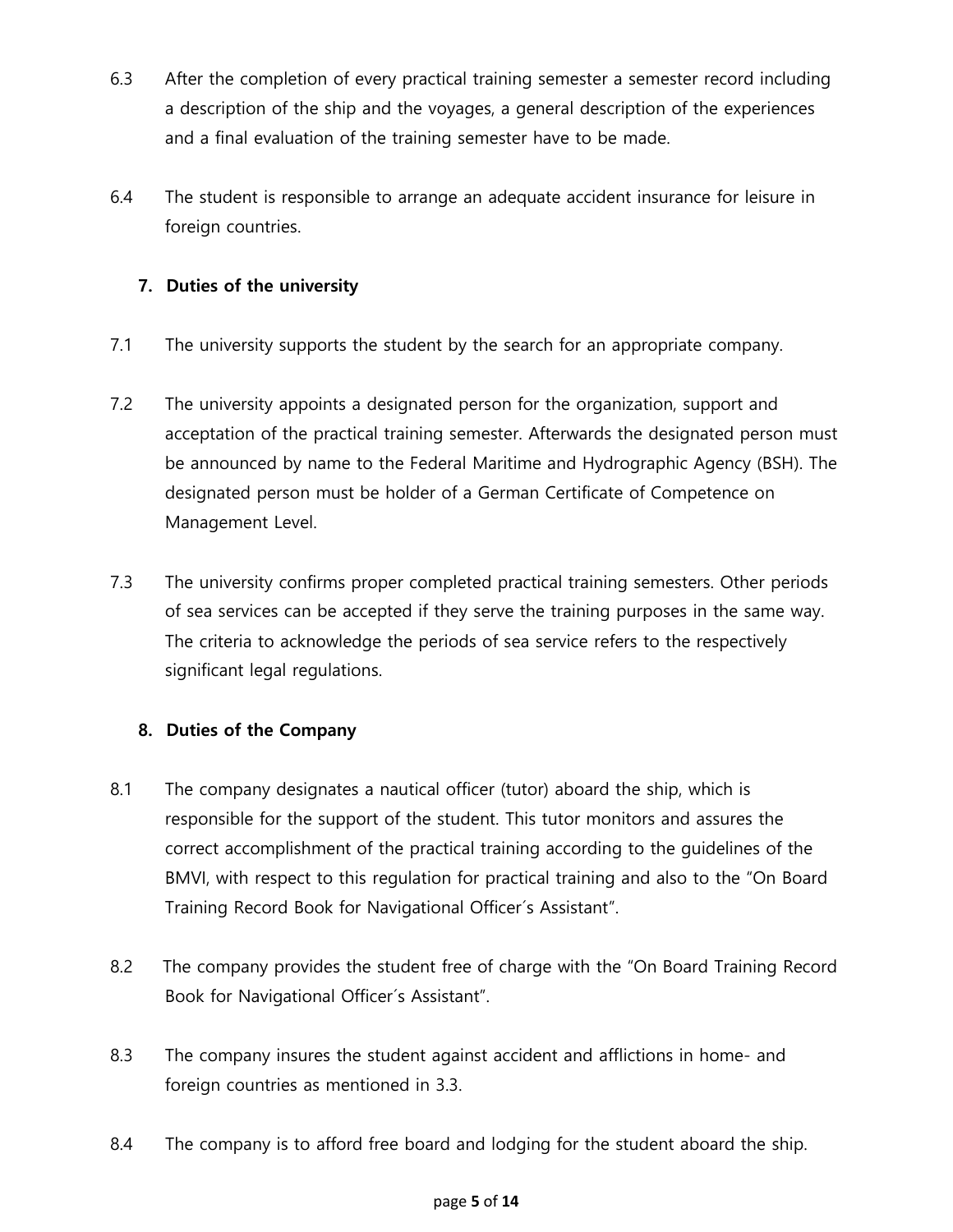- 8.5 If the sea voyage of the student begins or ends in foreign countries, the company has to bear for the travel (as well as all other travel-related) expenses.
- 8.6 After the acceptance of the first practical training semester the company compensates the charge for the basic safety training (course) and the security related training (in the case it is not already included in the basic safety training (course)).
- 8.7 Upon completion of each practical training semester the fulfillment of the demanded tasks has to be certified by the tutor and the master.

### **9. Acceptance of the practical training semester**

- 9.1 The requirements for the acceptance of each practical training semester by the university are:
	- presentation of the contract of a practical training semester,
	- presentation of a certificate of service about the accomplishment of the practical training semester and a statement of the chronological range,
	- presentation of the practical training semester record and the "On Board Training Record Book for Navigational Officer´s Assistant",
	- presentation of a Performance Record of the "On-Board Safety Familiarization of new Crew Members".
- 9.2 In case the requirements for the acceptation are not fulfilled adequately the acceptance can be addicted by the performance of tasks demanded by the designated person for practical training semesters.
- 9.3 The practical training semester can be replaced by:
	- Apprenticeship for "Schiffsmechaniker" (ship mechanics).
	- The practical training and sea service for "Offiziersassistenten" (officer's assistant) with a total time of 12 months sea service.
	- The Certificates of Competence: AM/AMW, AK/AKW or BG/BGW.
- 9.4 If a combination of practical training semester and sea service for "Offiziersassistenten" (officer's assistant) was carried out a compulsory acknowledgement of the complete periods of sea services is needed through a verification and an approval of the "Berufsbildungsstelle Seeschifffahrt" (BBS) (Federal Institute for Vocational Training in the range of merchant shipping).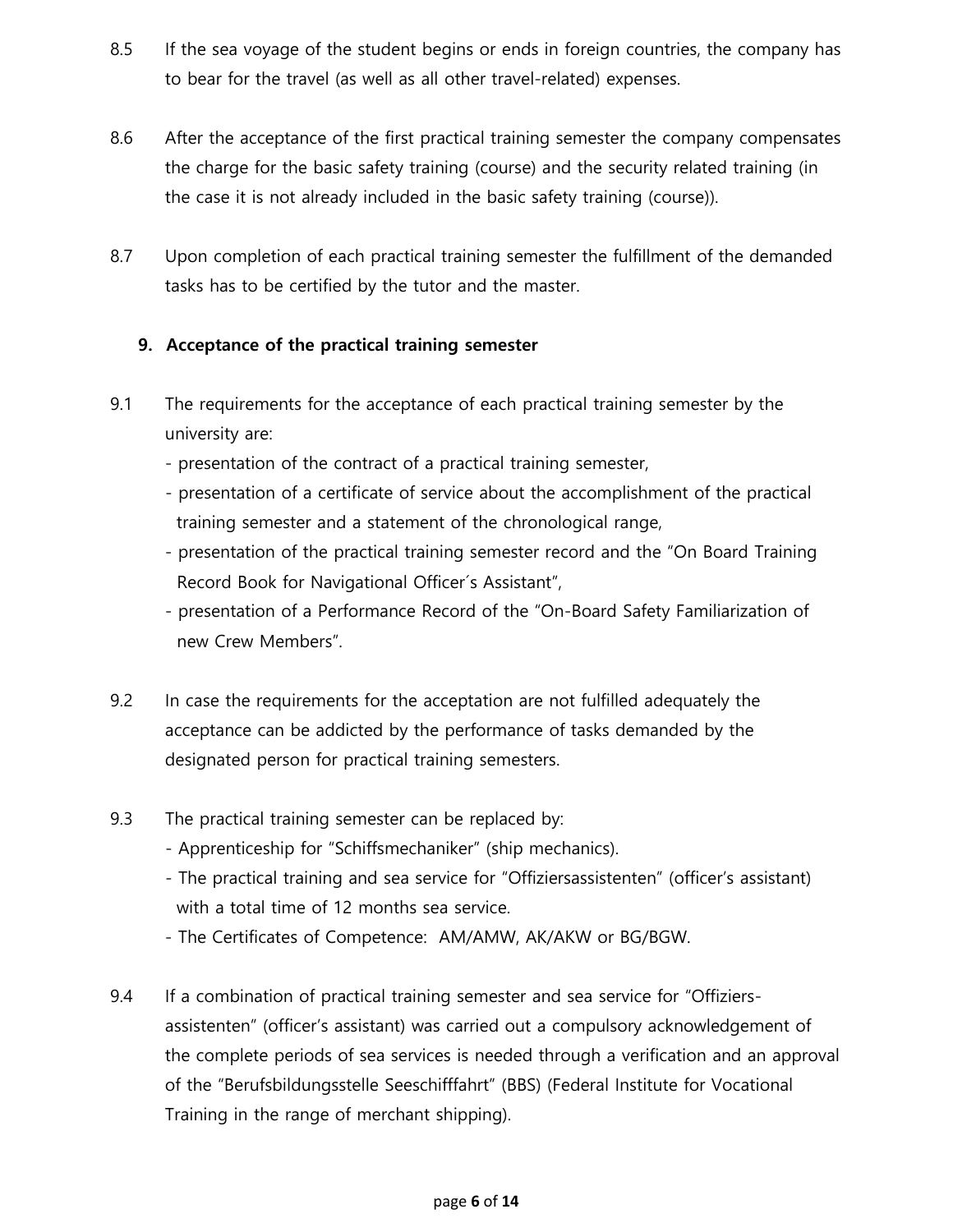9.5 Adequate and appropriate sea services accepted by the BMVI or an appointed institution can be credited completely or partially.

### **ANNEX Table 1\***

| <b>Training areas, Contents and acquired Competences</b> |                                                                                               | Space of time  |
|----------------------------------------------------------|-----------------------------------------------------------------------------------------------|----------------|
| <b>US</b>                                                | <b>Navigation</b>                                                                             | 26 Weeks       |
| <b>US1</b>                                               | Plan and conduct a passage and determine position                                             | 6 Weeks        |
| $\overline{US}$ 2                                        | Maintain a safe navigational watch                                                            | 5 Weeks        |
| US <sub>3</sub>                                          | Maintain a safe harbour watch                                                                 | 2 Weeks        |
| <b>US4</b>                                               | Use of radar and ARPA to maintain safety of navigation                                        | 2 Weeks        |
| <b>US5</b>                                               | Use of ECDIS to maintain safety of navigation                                                 | 2 Weeks        |
| US 6                                                     | Respond to emergencies                                                                        | 0,5 Weeks      |
| US <sub>7</sub>                                          | Respond to a distress signal at sea                                                           | 0,5 Weeks      |
| US <sub>8</sub>                                          | Use IMO Standard Marine Communication Phrases                                                 | always         |
| <b>US9</b>                                               | Steering the ship                                                                             | 2 Weeks        |
|                                                          | Consolidation of Contents in the Training area Navigation<br><b>US1-US9</b>                   | 6 Weeks        |
| <b>BS</b>                                                | <b>Navigation on Operation Level</b>                                                          | <b>6 Weeks</b> |
| <b>BS1</b>                                               | Transmit and receive information by visual signalling                                         | 0,5 Weeks      |
| <b>BS2</b>                                               | Manoeuvre the ship                                                                            | 2 Weeks        |
| BS <sub>3</sub>                                          | Machine engineering                                                                           | 2 Weeks        |
|                                                          | Consolidation of Contents in the Training area Navigation                                     | 1,5 Weeks      |
|                                                          | on Operation Level BS 1 - BS 3                                                                |                |
| <b>BL</b>                                                | <b>Cargo Handling and Stowage on Operation Level</b>                                          | 14 Weeks       |
| BL <sub>1</sub>                                          | Supervise the preparation of the ship for cargo transfer                                      | 3 Weeks        |
| BL <sub>2</sub>                                          | Monitor the loading, stowage, securing and unloading of                                       | 5 Weeks        |
|                                                          | Cargoes. Controlling and Documentation of Damages of<br>Holds, Hatch Covers and Ballasttanks. |                |
| BL <sub>3</sub>                                          | Perform cargo care during voyage as well as become                                            | 1,5 Weeks      |
|                                                          | acquainted with, maintain and overhaul cargo systems                                          |                |
| BL <sub>4</sub>                                          | Knowledge of trim and stability                                                               | 1,5 Weeks      |
|                                                          | Consolidation of Contents in the Training area Cargo                                          | 3 Weeks        |
|                                                          | Handling and Stowage on Operation Level BL 1 - BL 4                                           |                |
| <b>BK</b>                                                | Controlling the operation of the ship and care for                                            | <b>6 Weeks</b> |
|                                                          | persons on board on Operation Level                                                           |                |
| BK1                                                      | Ensure compliance with pollution prevention requirements                                      | always         |
| BK <sub>2</sub>                                          | Maintain seaworthiness of the ship                                                            | always         |
| BK <sub>3</sub>                                          | Make a personal contribution to the shipboard security                                        | 2 Weeks        |
|                                                          | and the persons on board. Prevent, control and fight fires<br>on board                        |                |
| BK4                                                      |                                                                                               | 2 Weeks        |
| BK <sub>5</sub>                                          | Operate live-saving appliance<br>Apply medical first aid on board                             | 0,5 Weeks      |
| BK <sub>6</sub>                                          | Compliance with legislative requirements and                                                  | always         |
|                                                          | administration                                                                                |                |
| BK7                                                      | Shipboard security                                                                            | 0,5 Weeks      |
| BK <sub>8</sub>                                          | Apply leadership competencies and teamwork                                                    | always         |
|                                                          | Consolidation of Contents in the Training area Controlling                                    | 1 Weeks        |
|                                                          | the operation of the ship and care for persons on board                                       |                |
|                                                          | on Operation Level BK 1 - BK 8                                                                |                |
|                                                          | <b>Total Time</b>                                                                             | 52 Weeks       |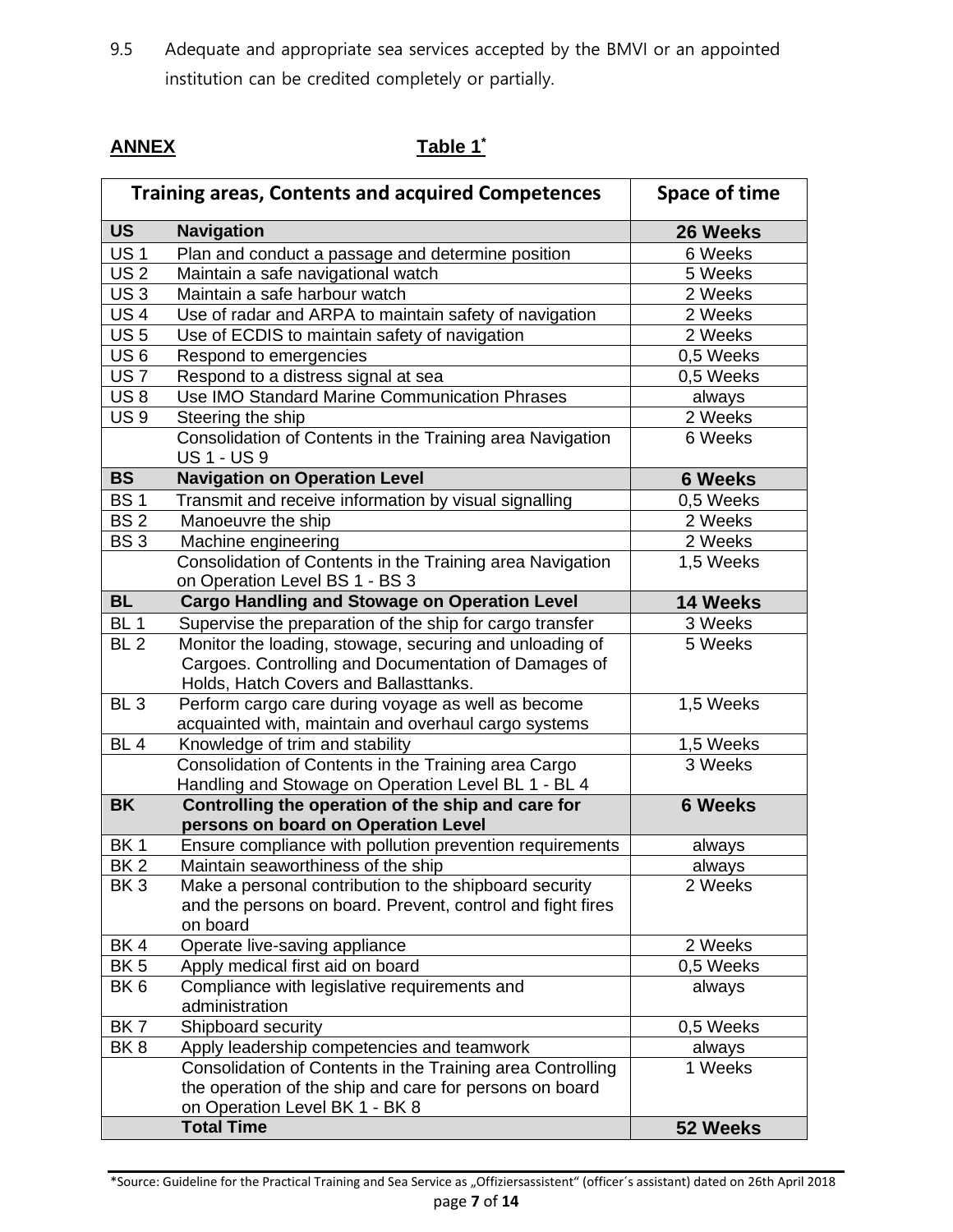

### **Praxissemestervertrag**

## **Practical Training Semester Contract**

**\_\_\_\_\_\_\_\_\_\_\_\_\_\_\_\_\_\_\_\_\_\_\_\_\_\_\_\_\_\_\_\_\_\_\_\_\_\_\_\_\_\_\_\_\_**

Zwischen: *Between the contracting parties:*

1. ……………….……………………………………………………………………………………………………………….. (genaue Bezeichnung, Anschrift, Telefon, nachfolgend Praxisstelle genannt)  *(Companies accurate name, Address, Phone, Company stamp)* 2. **Hochschule Emden/Leer, Fachbereich Seefahrt und maritime Wissenschaften Leer** Hochschulleitung, Constantiaplatz 4, 26723 Emden  **University of Applied Sciences Emden/Leer, Faculty of Maritime Studies** Administration, Constantiaplatz 4, 26723 Emden, Germany Bitte senden Sie den Vertrag an folgende Postanschrift:  **Hochschule Emden/Leer, Fachbereich Seefahrt und maritime Wissenschaften Leer Bergmannstr. 36, 26789 Leer** Please send the Contract to the following postal address: **University of Applied Sciences Emden/Leer, Faculty of Maritime Studies** Bergmannstr. 36, 26789 Leer, Germany 3. ……………………………………………………………………………………………………………………. (Familienname, Vorname, ggf. Geburtsname der/s Studierenden)

*(Students Surname, Name, if applicable Name of birth)*

geboren am *(born on)*: ………………………...… in: ……………….………………….... Datum / *Date* Geburtsort / *place Name*

wohnhaft in *(domiciled in)*: ………………………………………………….……………..….

Straße, PLZ, Wohnort / *Street Name, ZIP-Code, Place, State*

wird folgender Vertrag geschlossen: / *the following is agreed* :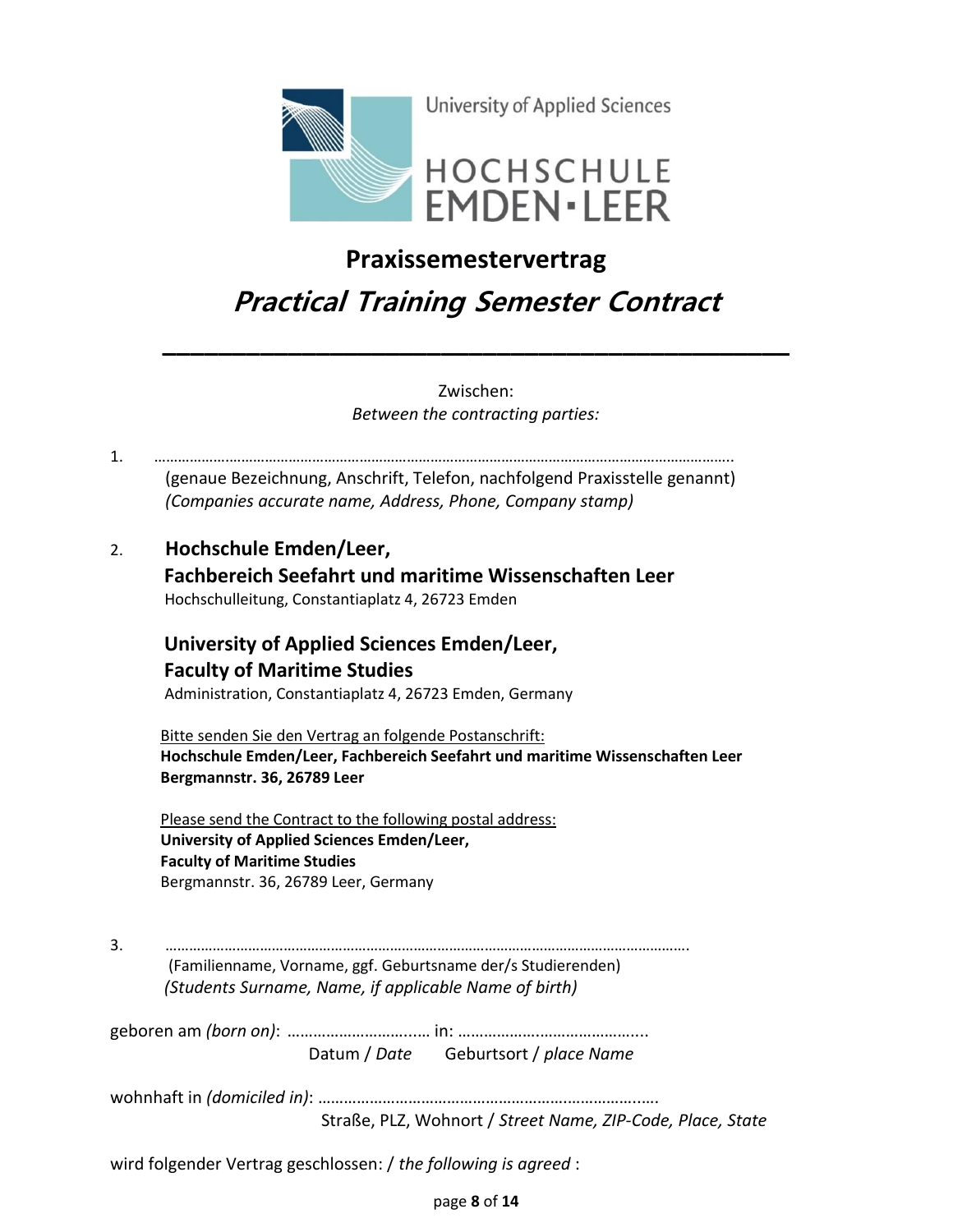### **§ 1 Allgemeines General**

Im Studiengang Nautik werden praktische Studiensemester (Praxissemester) durchgeführt. Die dafür geltende Praxissemesterordnung vom 27.01.2021 ist Bestandteil dieses Vertrages.

*As a part of the nautical studies at the University of Applied Sciences Emden/Leer, Faculty of Maritime Studies in Leer two practical training semesters (each of a duration of 26 weeks) have to be successfully completed.*

*Therefore the regulations concerning the practical training semesters (Guideline for the practical training semesters dated on 27.01.2021) are part of this contract.*

### **§ 2 Pflichten der Vertragspartner** *Duties of Contract parties*

### **(1) Die Praxisstelle verpflichtet sich,**

- 1. die Studierende/den Studierenden in der Zeit vom …………………… bis ……………… unter Beachtung der in § 1 genannten Vorschriften auszubilden,
- 2. eine Betreuerin oder einen Betreuer entsprechend Abschnitt 8.1 der Praxissemester-ordnung zu bestimmen,
- 3. den Praxissemesterbericht zu prüfen und gegenzuzeichnen,
- 4. der Hochschule schriftlich mitzuteilen, ob nach dem Urteil der Ausbildungsstelle das Praxissemester mit oder ohne Erfolg absolviert wurde, sowie der Studierenden/ dem Studierenden auf Wunsch ein Zeugnis auszustellen,
- 5. die Studierende/den Studierenden gegen Krankheit im Ausland ausreichend zu versichern. Die Praxisstelle trägt ferner die Kosten für die gesetzliche Unfallversicherung bei der BG Verkehr oder dem zuständigen P & l Club,
- 6. der Studierenden/dem Studierenden freie Unterkunft und Verpflegung an Bord zu gewähren,
- 7. nach Anerkennung des ersten Praxissemesters die nachgewiesenen Kosten für
	- den Nachweis der Seediensttauglichkeit
	- den Sicherheitsgrundlehrgang und die Grundausbildung in der Gefahrenabwehr auf

dem Schiff (sofern diese nicht im Sicherheitsgrundlehrgang enthalten ist)

• das Seefahrtbuch (falls erforderlich unter ausländischer Flagge)

zu erstatten,

8. die Kosten für die An- und Rückreise zu und von ausländischen Häfen zu übernehmen. Sollte die/der Studierende das Praktikum vorzeitig abbrechen, muss sie/er für die Kosten der Rückreise selbst aufkommen.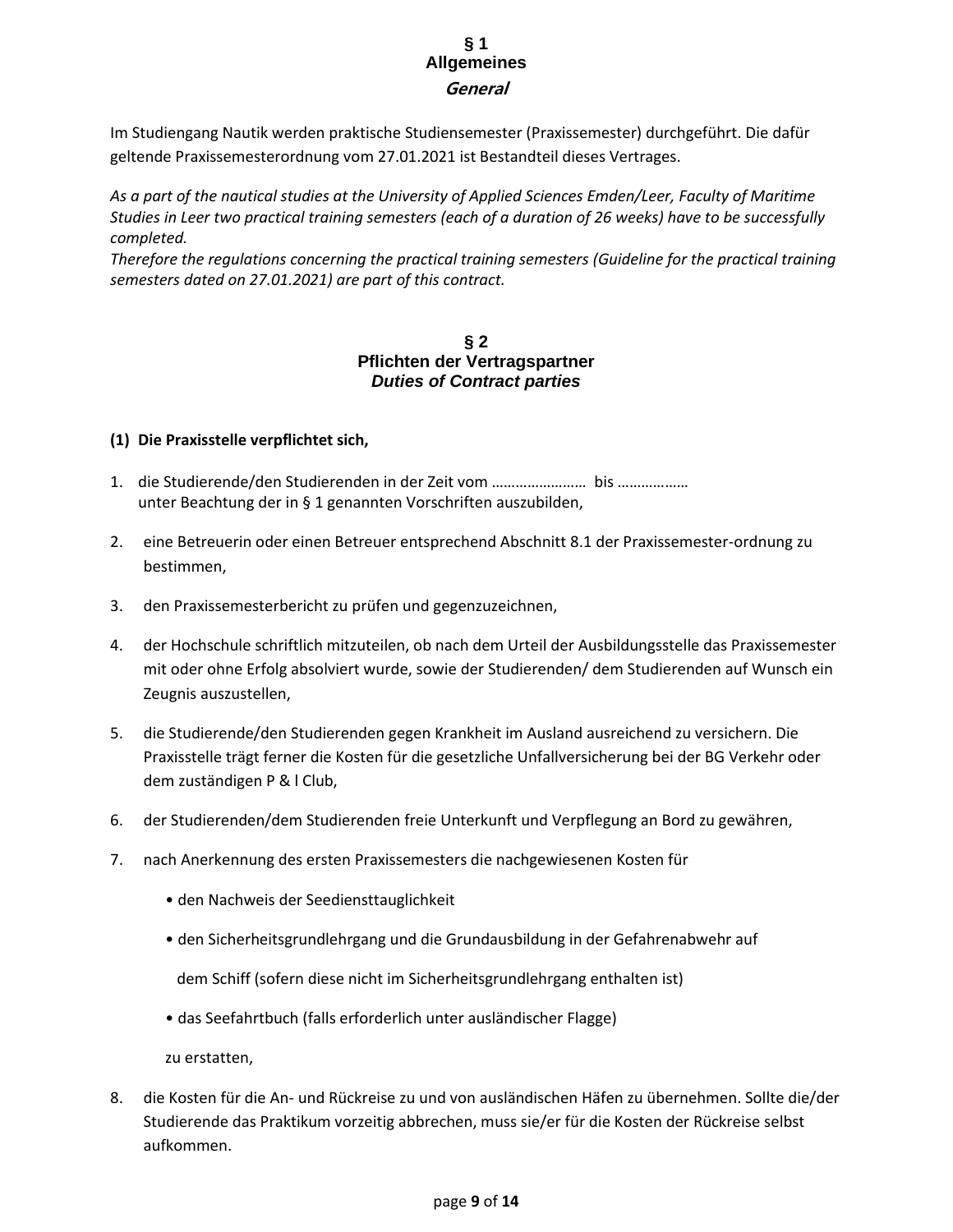### *(1) The company is obliged,*

- *1. to train the student during the time from ……………………………….. until ……..………………………….. according to the regulations mentioned in § 1,*
- *2. to appoint a tutor referring to section 8.1 of the Guideline for the practical training semesters,*
- *3. to check and to sign the practical training report and the Training-Record-Book,*
- *4. to inform the university in written form about the successful completion of the practical training semester and, if desired by the student, to hand out an evaluation report,*
- *5. to provide adequate health insurance in foreign countries. Furthermore the company assumes the charges for the compulsory accident insurance of the Seamen Accident Prevention and Insurance Association (BG Verkehr) or the responsible P & I Club,*
- *6. to grant the student free accommodation and catering on board the ship,*
- *7. to compensate the charges of the successful attendance of the basic safety training (course) including the security related training after the completion of the first practical training semester,*
- *8. to cover the travel expenses to and from ports in foreign countries. In case of an abandonment of the practical semester prior the agreed contract period by the student, the student has to bear the travel expenses for departure by her/himself.*
- **(2) Die Studierende/der Studierende verpflichtet sich,** sich dem Ausbildungszweck entsprechend zu verhalten, insbesondere
- 1. die angebotenen Ausbildungsmöglichkeiten wahrzunehmen,
- 2. die im Rahmen des Ausbildungsplanes (siehe Praxissemesterordnung) übertragenen Aufgaben sorgfältig auszuführen,
- 3. den im Rahmen der Ausbildung erteilten Anordnungen der Praxisstelle nachzukommen,
- 4. die geltenden Ordnungen insbesondere Arbeitsordnungen und Unfallverhütungsvorschriften zu beachten,
- 5. über Betriebs- und Geschäftsgeheimnisse Stillschweigen zu wahren,
- 6. Ausbildungs- und Tätigkeitsberichte sowie am Ende des Praxissemesters den Praxissemesterbericht zu schreiben,
- 7. Fehlzeiten mit der Praxisstelle abzustimmen und nachzuholen.

*(2) The student is obliged to act in accordance to the training purpose, especially:*

#### *1. to perceive the provided training service,*

*2. to accomplish the duties required by the training schedule of the practical training semesters (see Guideline for the practical training semesters, Annex),*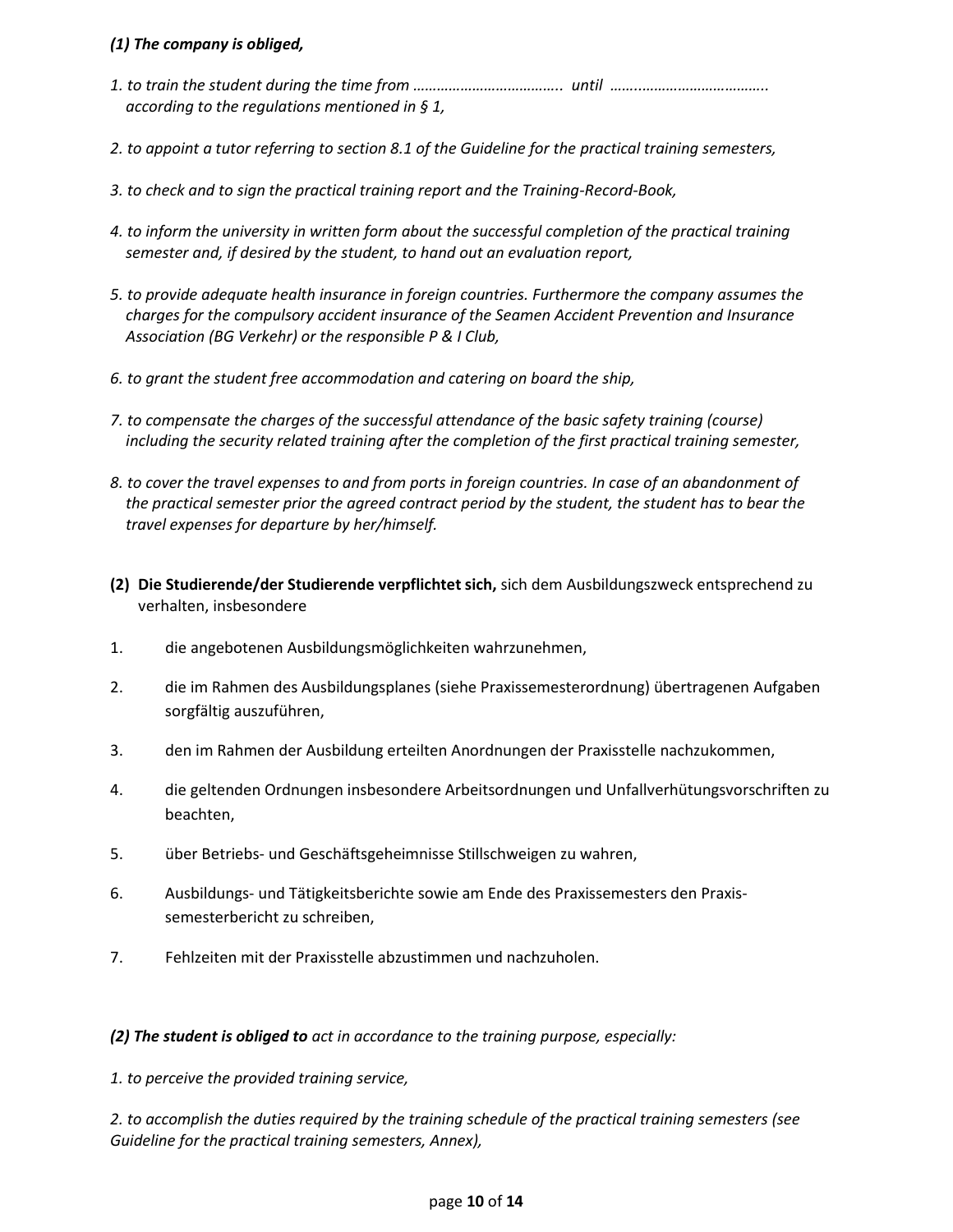- *3. to act within the scope of the training and according to the standing orders of the company,*
- *4. to respect the legal regulations regarding occupational safety and accident prevention,*
- *5. to maintain secrecy referring to company internal data,*
- *6. to maintain training activity reports, prepare a practical training semester report and to keep the Training-Record-Book up to date,*
- *7. to bring and catch up the times of absence in agreement with the company.*
- **(3) Die Hochschule verpflichtet sich,** ihren in der Praxissemesterordnung festgelegten Aufgaben nachzukommen.
- *(3) The university is obliged to perform the duties as laid down in the Guideline for Practical Training Semesters.*

#### **§ 3 Kostenerstattung- und Vergütungsansprüche** *Compensation of expenses and payment requirements*

- (1) Dieser Vertrag begründet für die Praxisstelle keinen Anspruch auf Erstattung von Kosten, die bei der Erfüllung des Vertrages entstehen.
- (2) Der Studierenden/dem Studierenden steht ein Rechtsanspruch auf Vergütung durch die Praxisstelle nicht zu. Eine Vergütung kann unter Beachtung der sozialversicherungsrechtlichen Regelungen vereinbart werden.
- *(1) This contract establishes no claim by the company referring compensation of expenses that may arise by carrying out this contract.*
- *(2) With this contract the student acquires no legal claim to a remuneration from the company. However, the parties may agree a remuneration with respect to the legal social Insurance regula tions, if applicable.*

### **§ 4 Ausbildungsbetreuer** *Training tutor*

Die Praxisstelle benennt den nautischen Schiffsoffizier: (Name einsetzen)

…………………………………………………………………………………………………………. als Betreuer/in für die Ausbildung der Studierenden/des Studierenden.

Diese/r kontrolliert und bescheinigt die ordnungsgemäße Erfüllung der im Rahmen des Training-Record-Book (Praxissemesterordnung 1.4) geforderten Aufgaben.

*The company appoints the nautical officer (please insert name and/or rank)*

*………………………………………………………………………*

*as tutor for the training of the student.*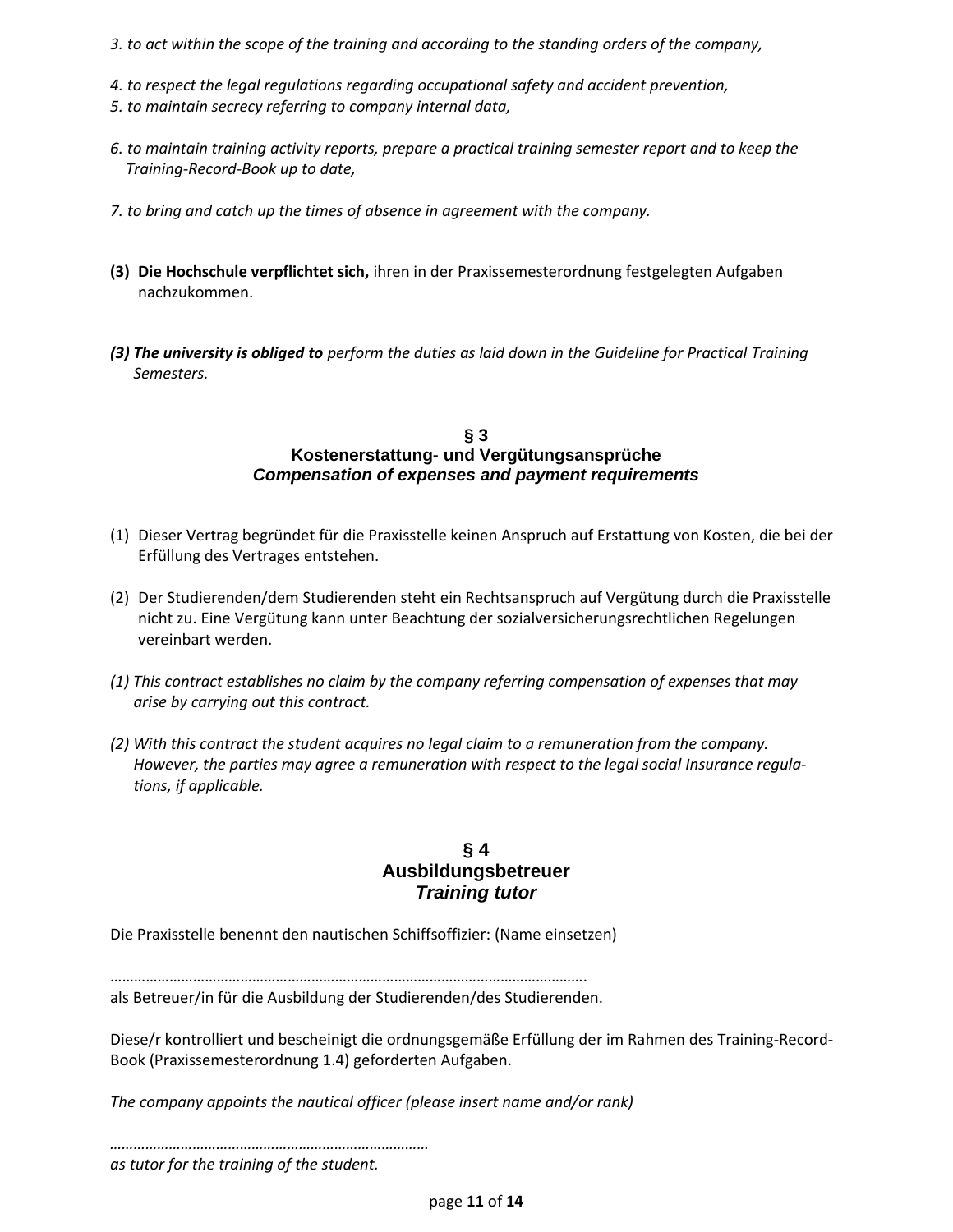*He/she has to control and to certify the proper fulfillment of the requested tasks in the scope of the Training-Record-Book (acc. to 1.4 of the Guideline for the practical training semesters).*

### **§ 5 Fehlzeiten** *Times of Absence*

Während der Vertragsdauer steht der Studierenden/dem Studierenden kein Erholungsurlaub zu. Die Praxisstelle kann eine kurzfristige Freistellung aus persönlichen Gründen gewähren. Fehlzeiten sind nachzuholen gem. § 2 (2) 7.

*During the period of this contract no entitlement of vacation will arise for the student. The company can allow a short period of interruption in personal cases under consideration of § 2 (2) 7.* 

### **§ 6 Versicherungsschutz** *Insurance*

- (1) Der/die Studierende ist während der Praxissemester über die BG Verkehr bzw. den P & I Club des Reeders gegen Unfall im In- und Ausland versichert. Die Kosten dafür trägt die Praxisstelle.
- (2) Die studentische Krankenversicherung bleibt während des Praxissemesters wirksam. Für darüber hinaus gehende Risiken der Krankheit im Ausland ist die Praxisstelle zuständig.
- (3) Die Hochschule weist die/den Studierende/-n auf den Abschluss einer freiwilligen, ergänzenden Unfallversicherung für Freizeit im Ausland hin.
- *(1) During the Practical Training Semester on board the student will be covered against any acci dents at home and abroad through the Seamen Accident Prevention and Insurance Association (BG Verkehr) respectively the Owner's P & I Club. The expenses therefore will be borne by the company.*
- *(2) The student's health insurance remains intact during the Practical Training Semester. The company is responsible for health risks in foreign countries which exceed the scope of the health-insurance.*
- *(3) The university advises students of taking out optional supplementary accident insurance covering leisure activities abroad.*

### **§ 7 Kündigung des Vertrages** *Cancellation of Contract*

- (1) Der Vertrag kann von allen Vertragsparteien aus wichtigem Grund ohne Einhaltung einer Frist vorzeitig gekündigt werden.
- (2) Die Kündigung erfolgt durch eine einseitige schriftliche Erklärung gegenüber den anderen Vertragspartnern. Die Hochschule ist vor der Kündigung anzuhören.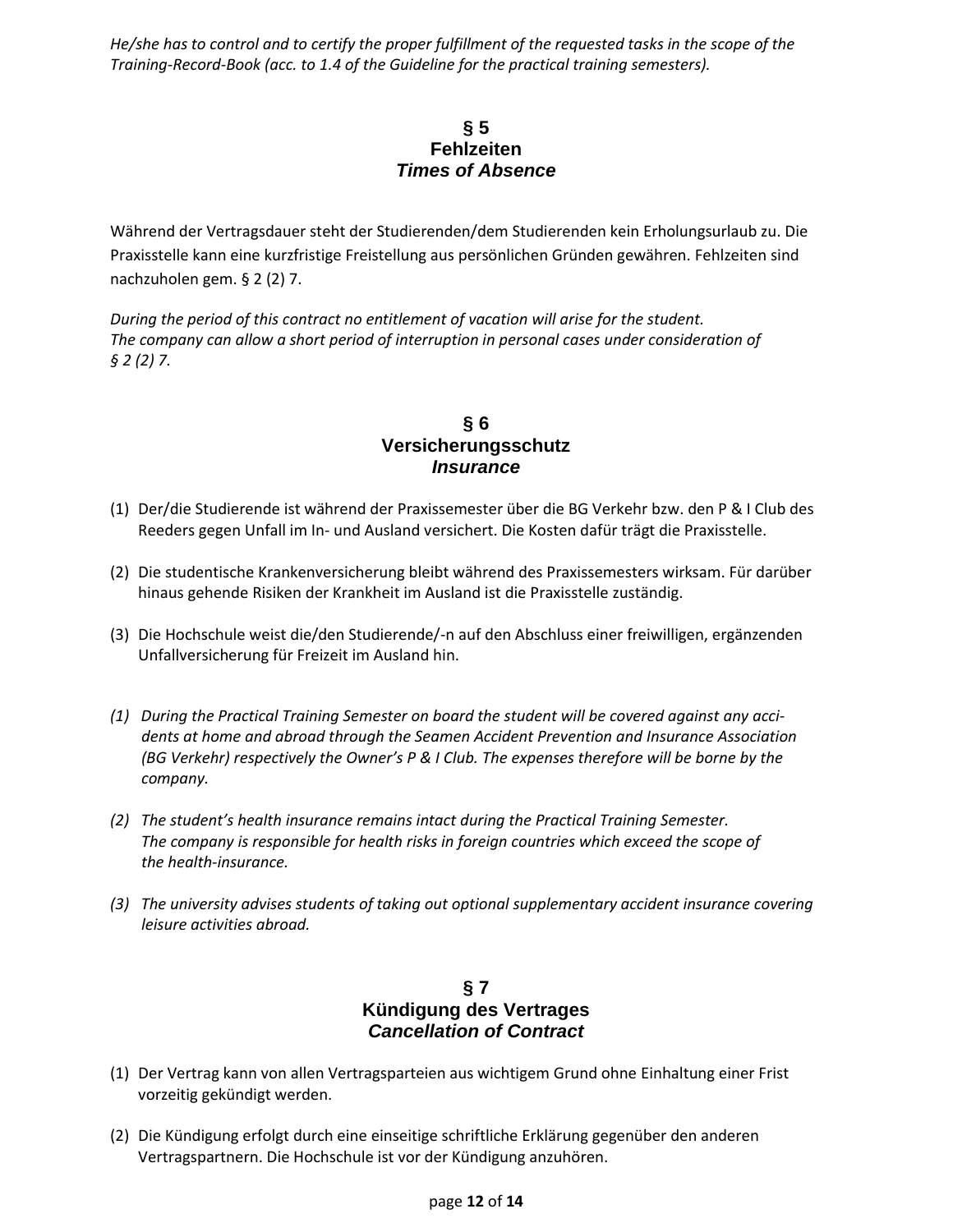- *(1) In case of an important reason either party may cancel the contract prior to the date mentioned under § 2 (1) 1 without adherence to a time limit.*
- *(2) The cancellation is carried out by a written statement to the other contract parties. The university has to be contacted and heard prior to the cancellation.*

### **§ 8 Vertragsausfertigungen** *Issue of the Practical Training Semester Contract*

Dieser Vertrag wird in drei gleich lautenden Ausfertigungen unterzeichnet. Jeder Vertragspartner erhält eine Ausfertigung.

*This contract will be issued and signed in three identical copies. Each party receives one copy of the contract duly signed.*

### **§ 9 Sonstige Vereinbarungen** *Additional agreements*

Alle sonstigen vertraglichen Vereinbarungen bedürfen der Schriftform.

*All additional agreements must be in written form.*

### **§ 10 Gültigkeit** *Validity*

Dieser Vertrag gilt nur in Verbindung mit der Immatrikulation der/ des Studierenden.

*This contract is valid only in conjunction with the matriculation of the student.*

Praxisstelle **Monomial Hochschule Studierende(r)** Studierende(r) **Emden/Leer**

*Company University of Applied Student Sciences Emden/Leer*

………………..……… ………………………… …..…………………. Ort, Datum Ort, Datum Ort, Datum  *Date / Place Date / Place Date / Place*

Unterschrift / Firmenstempel Unterschrift / Siegel Unterschrift  *Signature / Stamp Signature / Stamp Signature*

………………………….. ………………………… …...…………………